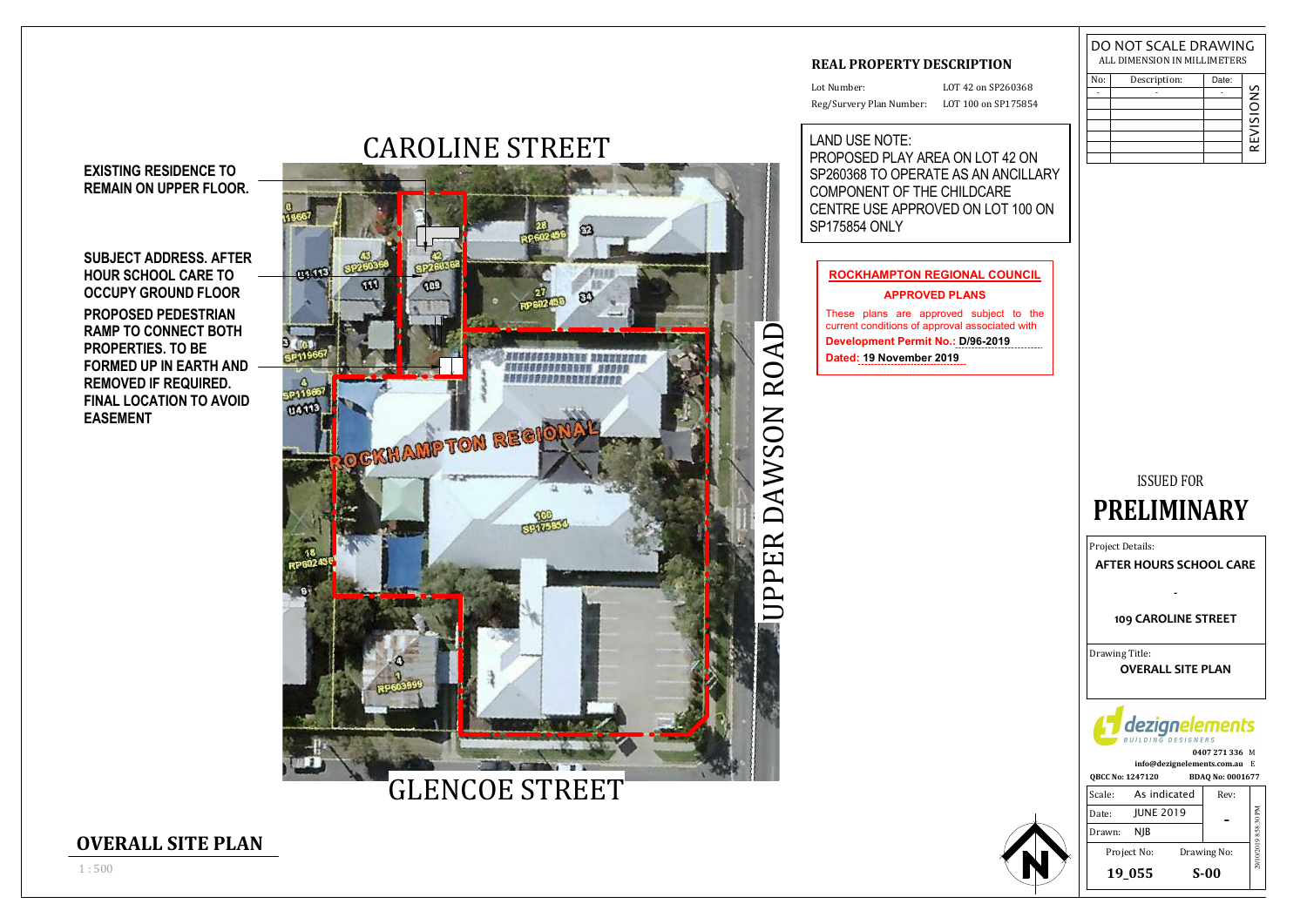

### **CAROLINE STREET**



**EXISTING SITE PLAN**<br>1:200 **PROPOSED SITE PLAN** 







1 : 200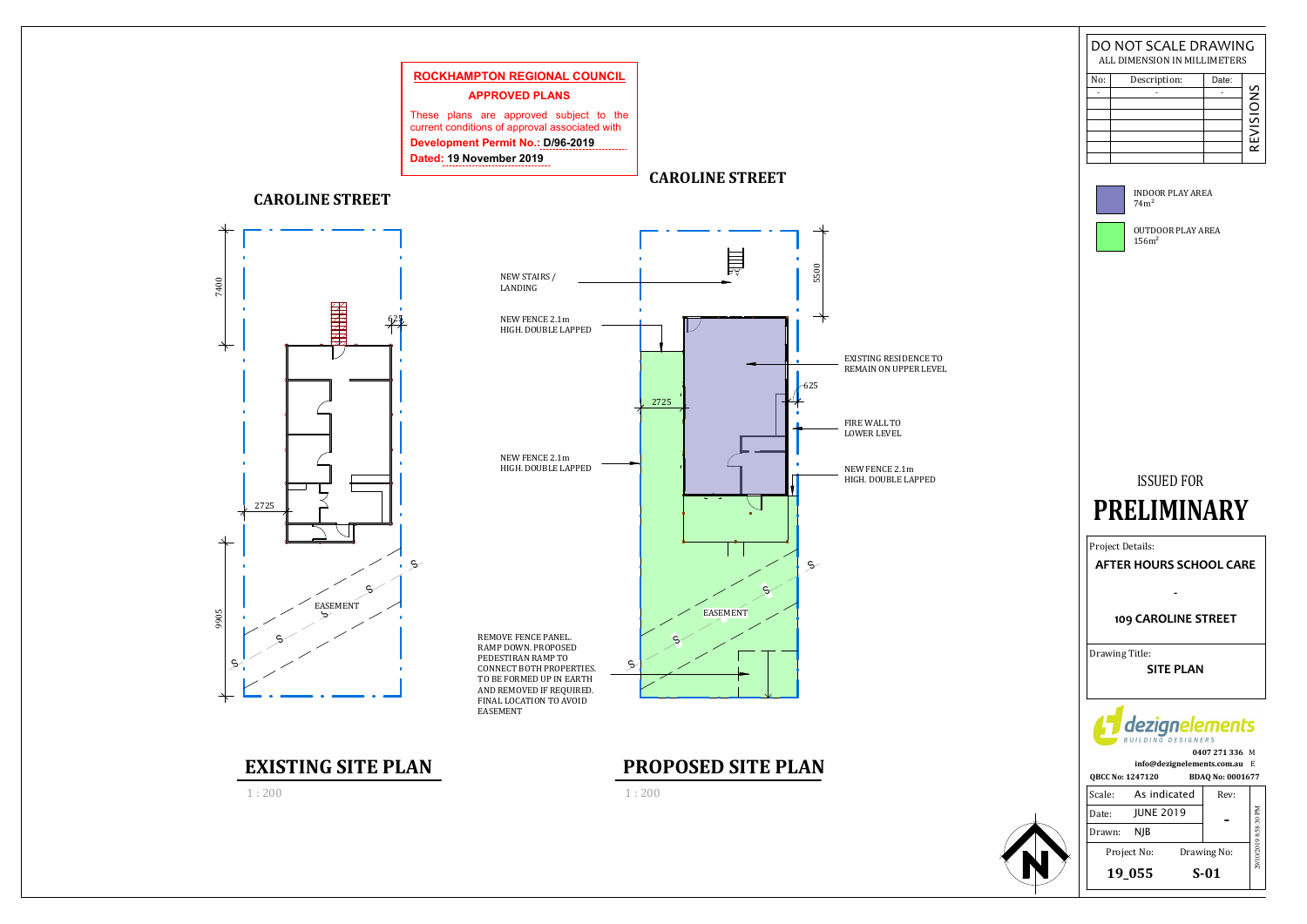

## ISSUED FOR

**QBCC No: 1247120 BDAQ No: 0001677 0407 271 336**M**info@dezignelements.com.au** E

Project Details:



| Scale: | 1:100            | Rev:        |                       |
|--------|------------------|-------------|-----------------------|
| Date:  | <b>JUNE 2019</b> |             |                       |
| Drawn: | NIB              |             |                       |
|        | Project No:      | Drawing No: | 29/10/2019 8:58:30 PM |
|        | 19_055           | $S-02$      |                       |
|        |                  |             |                       |

# **EXISTING GROUND FLOOR**<br>1:100 **PROPOSED GROUND FLOOR**

## **PRELIMINARY**

| No: | Description: | Date: |                          |
|-----|--------------|-------|--------------------------|
|     |              |       | SNi                      |
|     |              |       | $\overline{\phantom{a}}$ |
|     |              |       |                          |
|     |              |       |                          |
|     |              |       | <b>REVISI</b>            |
|     |              |       |                          |
|     |              |       |                          |

### DO NOT SCALE DRAWINGALL DIMENSION IN MILLIMETERS

Drawing Title:**GROUND FLOOR PLAN**



### **109 CAROLINE STREET**

**AFTER HOURS SCHOOL CARE**

**-**

1 : 100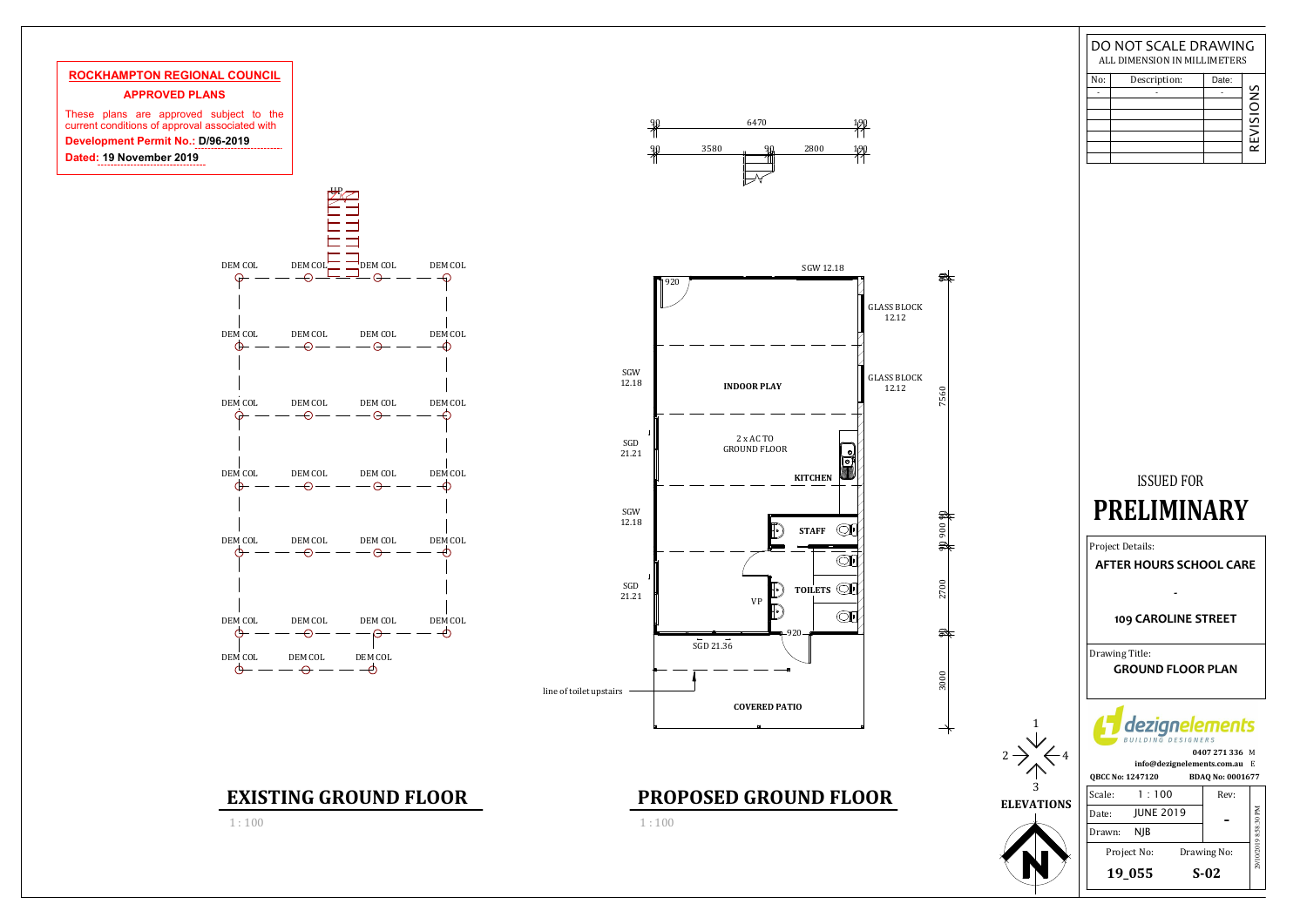NEW STAIRS AND LANDING TO FRONT

### ISSUED FOR

# **PRELIMINARY**

**QBCC No: 1247120 BDAQ No: 0001677 0407 271 336**M**info@dezignelements.com.au** E



Project Details:

|        | 19_055           | $S-03$      |                       |
|--------|------------------|-------------|-----------------------|
|        | Project No:      | Drawing No: | 29/10/2019 8:58:30 PM |
| Drawn: | NIB              |             |                       |
| Date:  | <b>JUNE 2019</b> |             |                       |
| Scale: | 1:100            | Rev:        |                       |

| No: | Description: | Date: |                     |
|-----|--------------|-------|---------------------|
|     |              |       | $\frac{5}{5}$       |
|     |              |       | L.                  |
|     |              |       | ∽<br>$\overline{2}$ |
|     |              |       |                     |
|     |              |       | <b>REVI</b>         |
|     |              |       |                     |
|     |              |       |                     |

### DO NOT SCALE DRAWINGALL DIMENSION IN MILLIMETERS

Drawing Title:**UPPER FLOOR PLAN**



### **109 CAROLINE STREET**

**AFTER HOURS SCHOOL CARE**

**-**

1 : 100

# **EXISTING UPPER FLOOR**<br>1:100 **PROPOSED UPPER FLOOR**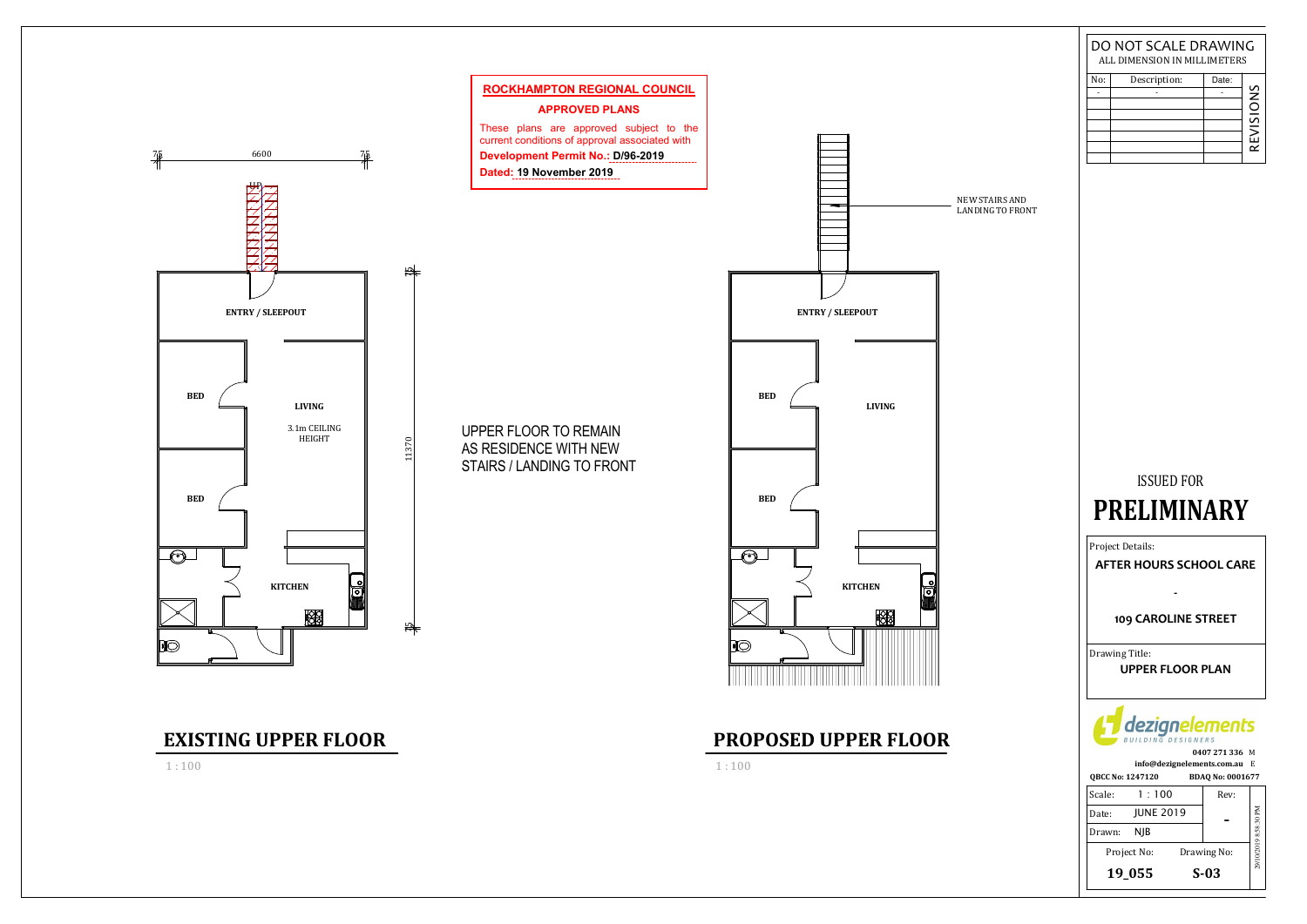

|                                          | DO NOT SCALE DRAWING<br>ALL DIMENSION IN MILLIMETERS                                      |                       |
|------------------------------------------|-------------------------------------------------------------------------------------------|-----------------------|
| L                                        | No:<br>Description:<br>Date:                                                              |                       |
| 0                                        |                                                                                           |                       |
|                                          |                                                                                           | REVISIONS             |
|                                          |                                                                                           |                       |
|                                          |                                                                                           |                       |
| L                                        |                                                                                           |                       |
| 0                                        |                                                                                           |                       |
|                                          |                                                                                           |                       |
|                                          |                                                                                           |                       |
|                                          |                                                                                           |                       |
| L                                        |                                                                                           |                       |
| 0                                        |                                                                                           |                       |
|                                          |                                                                                           |                       |
|                                          | <b>ROCKHAMPTON REGIONAL COUNCIL</b>                                                       |                       |
|                                          | <b>APPROVED PLANS</b>                                                                     |                       |
|                                          | These plans are approved subject to the<br>current conditions of approval associated with |                       |
| <b>Development Permit No.: D/96-2019</b> |                                                                                           |                       |
| Dated: 19 November 2019                  |                                                                                           |                       |
|                                          |                                                                                           |                       |
|                                          |                                                                                           |                       |
|                                          | <b>ISSUED FOR</b>                                                                         |                       |
|                                          | RELIMINARY                                                                                |                       |
|                                          | Project Details:                                                                          |                       |
|                                          | <b>AFTER HOURS SCHOOL CARE</b>                                                            |                       |
|                                          |                                                                                           |                       |
|                                          |                                                                                           |                       |
|                                          | 109 CAROLINE STREET                                                                       |                       |
|                                          | Drawing Title:                                                                            |                       |
|                                          | <b>ELEVATIONS</b>                                                                         |                       |
|                                          |                                                                                           |                       |
|                                          |                                                                                           |                       |
|                                          | eziar<br>nents                                                                            |                       |
|                                          | BUILDING DESIGNERS                                                                        |                       |
|                                          | 0407 271 336 M<br>info@dezignelements.com.au E                                            |                       |
|                                          | QBCC No: 1247120<br>BDAQ No: 0001677                                                      |                       |
|                                          | Scale:<br>1:100<br>Rev:                                                                   |                       |
|                                          | <b>JUNE 2019</b><br>Date:                                                                 |                       |
|                                          | Drawn:<br><b>NJB</b>                                                                      |                       |
|                                          | Project No:<br>Drawing No:                                                                | 29/10/2019 8:58:30 PM |
|                                          | 19_055<br>$S-04$                                                                          |                       |